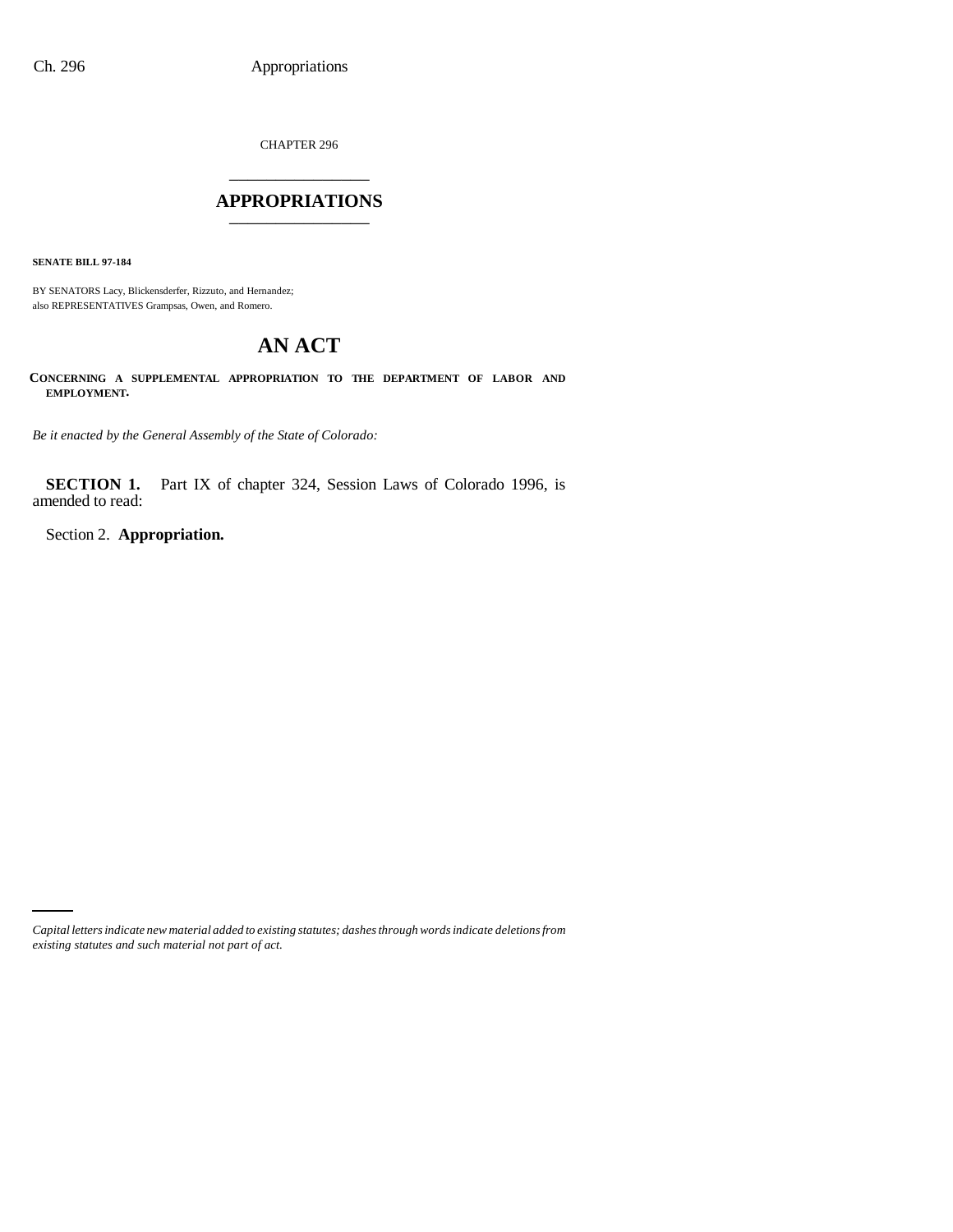|                 |       |             | APPROPRIATION FROM |              |               |              |  |  |
|-----------------|-------|-------------|--------------------|--------------|---------------|--------------|--|--|
|                 |       |             | <b>GENERAL</b>     |              | CASH          |              |  |  |
| ITEM &          |       | GENERAL     | <b>FUND</b>        | <b>CASH</b>  | <b>FUNDS</b>  | FEDERAL.     |  |  |
| <b>SUBTOTAL</b> | TOTAL | <b>FUND</b> | <b>EXEMPT</b>      | <b>FUNDS</b> | <b>EXEMPT</b> | <b>FUNDS</b> |  |  |
|                 |       |             |                    |              |               |              |  |  |

### **PART IXDEPARTMENT OF LABOR AND EMPLOYMENT**

## **(1) EXECUTIVE DIRECTOR'S OFFICE**

| <b>Personal Services</b>             | 7.880.636            |  |
|--------------------------------------|----------------------|--|
|                                      | $(156.7$ FTE)        |  |
| Health, Life and Dental              | 1,976,348            |  |
| Short-term Disability                | 92.233               |  |
| Salary Survey, Anniversary           |                      |  |
| Increases and Shift                  |                      |  |
| Differential                         | 1,715,068            |  |
| Workers' Compensation                | 776,101              |  |
| <b>Operating Expenses</b>            | <del>1,347,036</del> |  |
|                                      | 1,635,951            |  |
| Legal Services for 8,445             |                      |  |
| 9,879 hours                          | <del>400.688</del>   |  |
|                                      | 468.731              |  |
| Purchase of Services from            |                      |  |
| Computer Center                      | 2,010,905            |  |
|                                      | 1,757,127            |  |
| YEAR 2000 DATE CHANGE <sup>55a</sup> | 194.735              |  |
|                                      |                      |  |
|                                      |                      |  |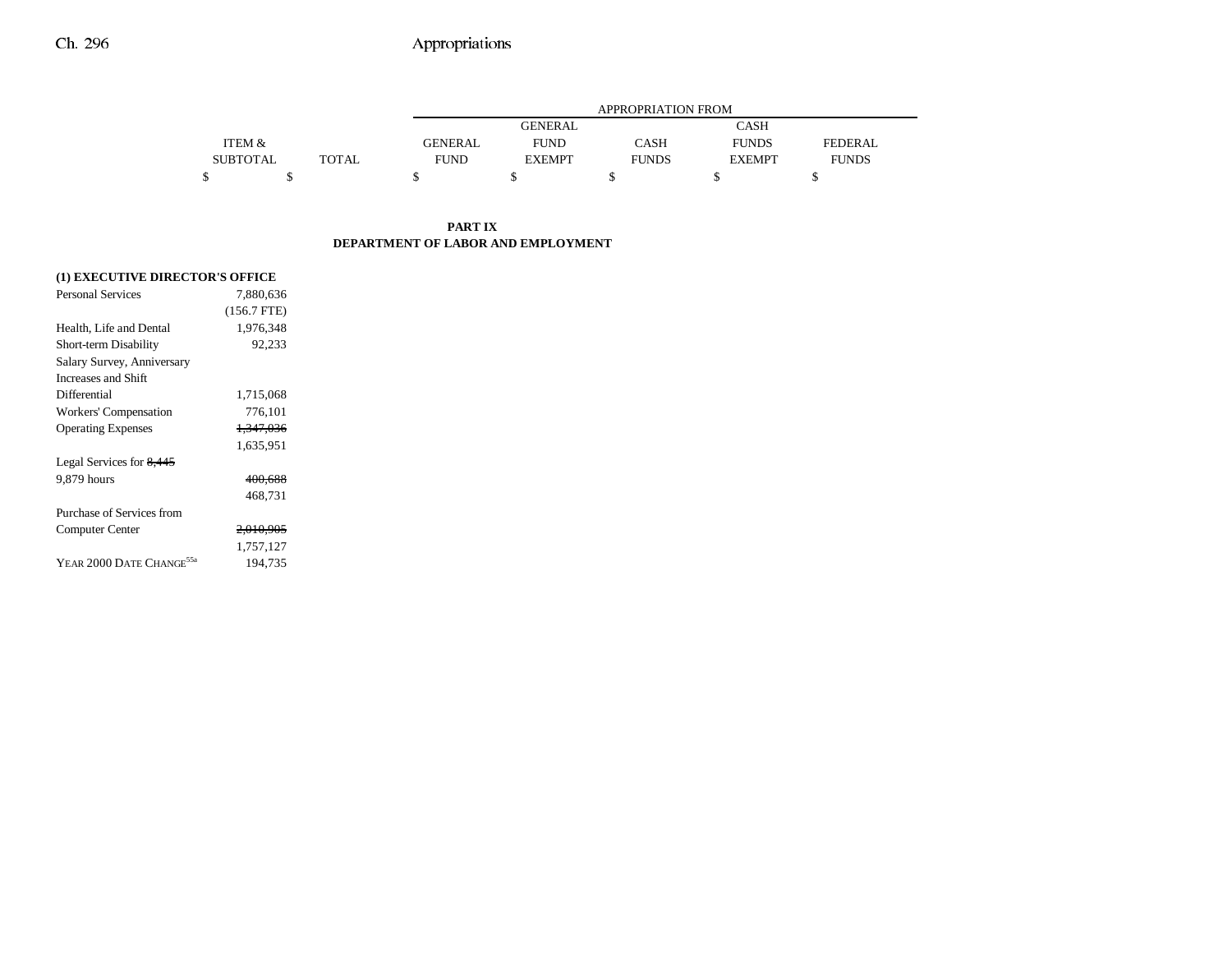| Payment to Risk Management |                |            |                          |                      |            |
|----------------------------|----------------|------------|--------------------------|----------------------|------------|
| and Property Funds         | 50,297         |            |                          |                      |            |
| Vehicle Lease Payments     | 134,700        |            |                          |                      |            |
| <b>Leased Space</b>        | 2,609,852      |            |                          |                      |            |
| Capitol Complex Leased     |                |            |                          |                      |            |
| Space                      | 32,325         |            |                          |                      |            |
| <b>Utilities</b>           | 159,782        |            |                          |                      |            |
| Displaced Homemakers       | 103,065        |            |                          |                      |            |
|                            | $(0.5$ FTE $)$ |            |                          |                      |            |
| Statewide Indirect Cost    |                |            |                          |                      |            |
| Assessment                 | 272            |            |                          |                      |            |
|                            |                | 19,289,308 | $4,918,637$ <sup>a</sup> | 796,992 <sup>b</sup> | 13,573,679 |
|                            |                | 19,587,223 | 5,266,908 <sup>a</sup>   | 799,575 <sup>b</sup> | 13,520,740 |

<sup>a</sup> Of this amount, \$756,034 \$1,065,801 shall be from the Employment Support Fund, \$116,883 shall be from local government and other payments for services, and \$4,045,720 \$4,084,224 shall be from other cash fund sources within the Department.

<sup>b</sup> Of this amount, \$406,268 shall be from reserves in the Major Medical Insurance Fund and the Subsequent Injury Fund, \$346,544(T) shall be from statewide indirect cost recoveries, \$20,437(T) \$24,778(T) shall be from the Department of Human Services, \$18,366 shall be from reserves in the Displaced Homemakers Fund, \$4,221 \$2,463 shall be from other government agencies, and \$1,156 shall be from reserves in the Boiler Inspection Fund.

### **(2) DIVISION OF EMPLOYMENT AND TRAINING**

| (A) Unemployment Insurance Programs |               |             |            |
|-------------------------------------|---------------|-------------|------------|
| Program Costs                       | 22,713,330    |             |            |
|                                     | $(486.0$ FTE) |             |            |
| <b>Statewide Indirect Cost</b>      |               |             |            |
| Assessment                          | 1,542,712     |             |            |
|                                     | 24,256,042    | $120.000^a$ | 24,136,042 |

a This amount shall be from the sale of transcripts.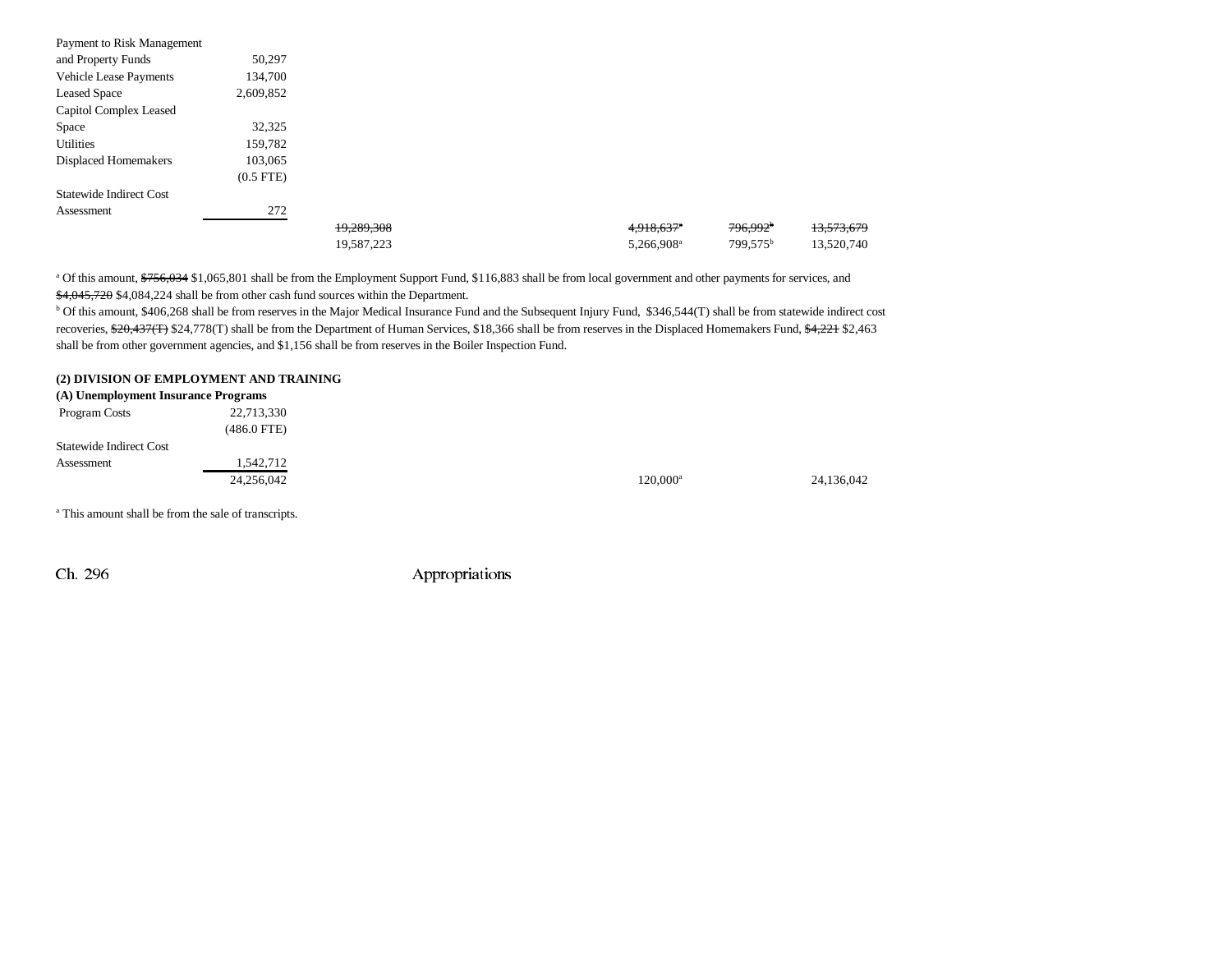|                                                                                 |                                      |              | APPROPRIATION FROM            |                                                |                             |                                              |                                |
|---------------------------------------------------------------------------------|--------------------------------------|--------------|-------------------------------|------------------------------------------------|-----------------------------|----------------------------------------------|--------------------------------|
|                                                                                 | <b>ITEM &amp;</b><br><b>SUBTOTAL</b> | <b>TOTAL</b> | <b>GENERAL</b><br><b>FUND</b> | <b>GENERAL</b><br><b>FUND</b><br><b>EXEMPT</b> | <b>CASH</b><br><b>FUNDS</b> | <b>CASH</b><br><b>FUNDS</b><br><b>EXEMPT</b> | <b>FEDERAL</b><br><b>FUNDS</b> |
|                                                                                 | \$                                   | \$           | \$                            | \$                                             | \$                          | \$                                           | \$                             |
| (B) Unemployment Insurance Fraud Program                                        |                                      |              |                               |                                                |                             |                                              |                                |
| Program Costs                                                                   | 450,701                              |              |                               |                                                |                             |                                              |                                |
|                                                                                 | $(9.0$ FTE)                          |              |                               |                                                |                             |                                              |                                |
| <b>Statewide Indirect Cost</b>                                                  |                                      |              |                               |                                                |                             |                                              |                                |
| Assessment                                                                      | 2,716                                |              |                               |                                                |                             |                                              |                                |
|                                                                                 | 453,417                              |              |                               |                                                | 453,417 <sup>a</sup>        |                                              |                                |
| <sup>a</sup> This amount shall be from the Unemployment Insurance Revenue Fund. |                                      |              |                               |                                                |                             |                                              |                                |
| (C) Employment and Training Programs                                            |                                      |              |                               |                                                |                             |                                              |                                |
| <b>Personal Services</b>                                                        | 11,888,795                           |              |                               |                                                | $1,754,562$ <sup>a</sup>    | $120,859(T)$ <sup>b</sup>                    | 10,013,374                     |
|                                                                                 | 11,788,646                           |              |                               |                                                | $1,660,051$ <sup>a</sup>    | $22,256(T)^{b}$                              | 10,106,339                     |
|                                                                                 |                                      |              |                               |                                                | $(39.1$ FTE)                | $(2.3$ FTE $)$<br>$(0.3$ FTE $)$             | $(215.0$ FTE)                  |
| <b>Operating Expenses</b>                                                       | 1,447,415                            |              |                               |                                                | $178,869$ <sup>*</sup>      | $9,428(T)^{b}$                               | 1,259,118                      |
|                                                                                 |                                      |              |                               |                                                | 279,539 <sup>a</sup>        | $3,990(T)^{b}$                               | 1,163,886                      |
| <b>Trade Adjustment Act</b>                                                     |                                      |              |                               |                                                |                             |                                              |                                |
| Assistance                                                                      | 1,002,085                            |              |                               |                                                |                             |                                              | 1,002,085                      |
| <b>Statewide Indirect Cost</b>                                                  |                                      |              |                               |                                                |                             |                                              |                                |
| Assessment                                                                      | 82,319                               |              |                               |                                                | $11,807$ <sup>*</sup>       | $695(f)^6$                                   | 69,817                         |
|                                                                                 |                                      |              |                               |                                                | $14,233^a$                  | $249(T)^{b}$                                 | 67,837                         |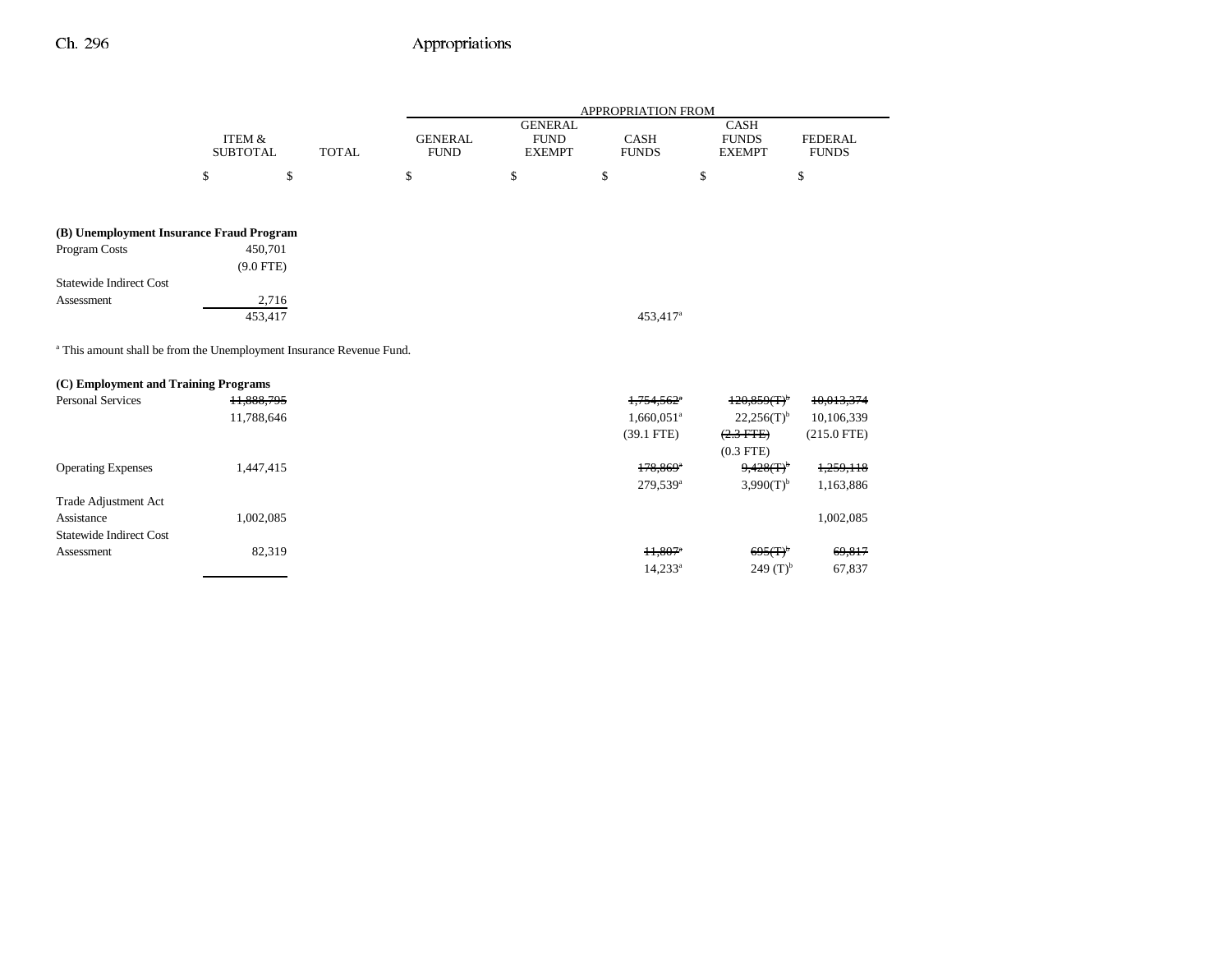# 14,420,614

14,320,465

<sup>a</sup> Of these amounts,  $\frac{1}{21}$ ,  $\frac{1}{21}$ ,  $\frac{1}{25}$ ,  $\frac{1}{27}$ ,  $\frac{1}{17}$  shall be from the Employment Support Fund, and \$26,650 shall be from county contracts.

<sup>b</sup> These amounts shall be from contracts with other government agencies.

| (D) Labor Market Information   |           |                  |              |
|--------------------------------|-----------|------------------|--------------|
| Program Costs                  | 1,394,299 | $11.626^{\circ}$ | 1,382,673    |
|                                |           |                  | $(27.6$ FTE) |
| <b>Statewide Indirect Cost</b> |           |                  |              |
| Assessment                     | 8,848     |                  | 8,848        |
|                                | ,403,147  |                  |              |

a This amount shall be from the sale of publications.

40,533,220 40,433,071

#### **(3) DIVISION OF LABOR**

| (A) Administration, Statistics, and Labor Standards |            |  |
|-----------------------------------------------------|------------|--|
| Personal Services                                   | 566,427    |  |
|                                                     | (13.0 FTE) |  |
| <b>Operating Expenses</b>                           | 67.398     |  |
| Administrative Law Judge                            |            |  |
| Services for 108 hours                              | 9.278      |  |
|                                                     | 643.103    |  |
|                                                     |            |  |

<sup>a</sup> This amount shall be from statewide indirect cost recoveries.

### **(B) Public Safety and Inspection Programs**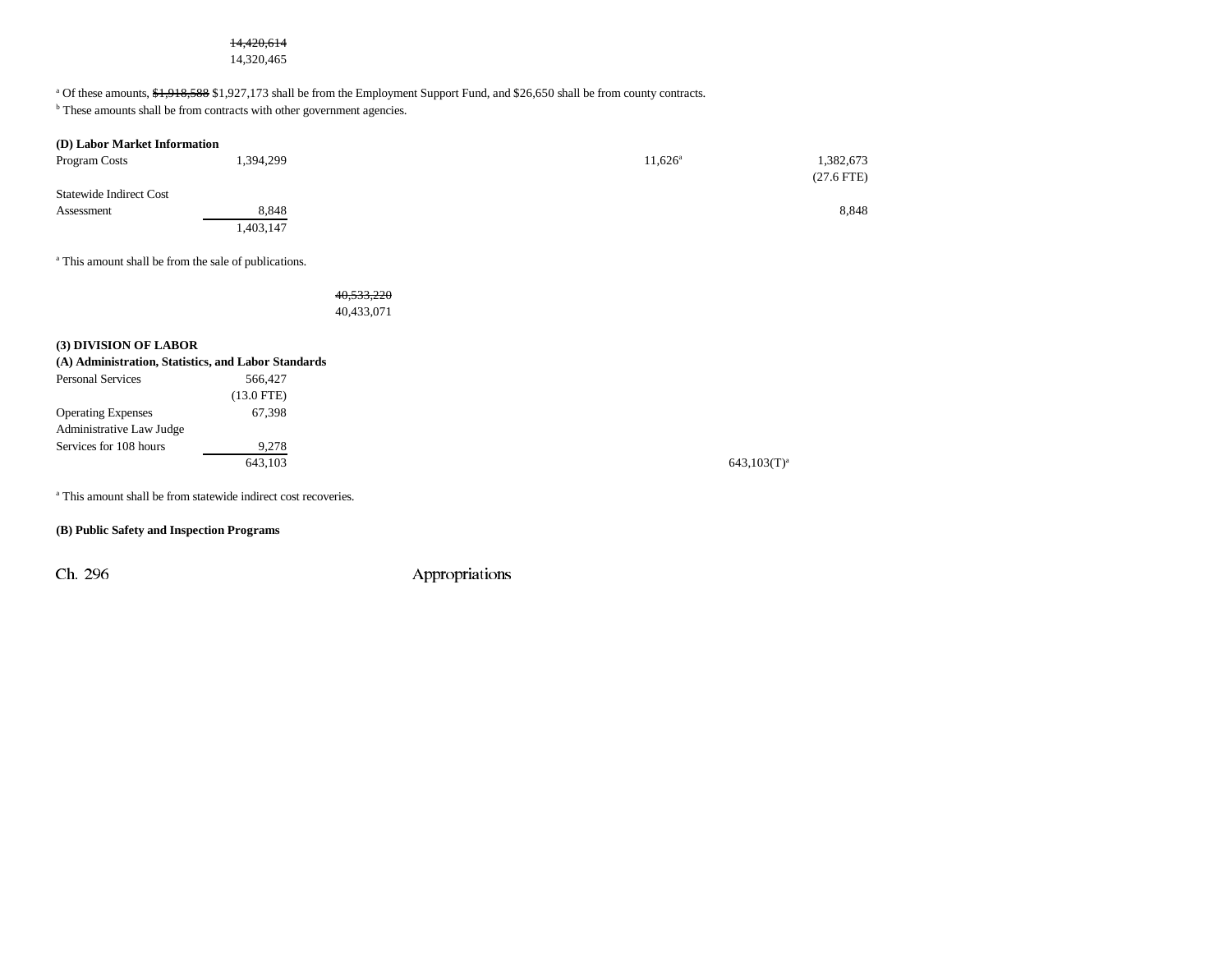|                                |                           |              |                               |                                                | <b>APPROPRIATION FROM</b>   |                                              |                         |
|--------------------------------|---------------------------|--------------|-------------------------------|------------------------------------------------|-----------------------------|----------------------------------------------|-------------------------|
|                                | ITEM &<br><b>SUBTOTAL</b> | <b>TOTAL</b> | <b>GENERAL</b><br><b>FUND</b> | <b>GENERAL</b><br><b>FUND</b><br><b>EXEMPT</b> | <b>CASH</b><br><b>FUNDS</b> | <b>CASH</b><br><b>FUNDS</b><br><b>EXEMPT</b> | FEDERAL<br><b>FUNDS</b> |
|                                | \$                        | \$           | \$                            | \$                                             | \$                          | \$                                           | \$                      |
|                                |                           |              |                               |                                                |                             |                                              |                         |
| <b>Personal Services</b>       | 2,582,229                 |              |                               |                                                |                             |                                              |                         |
|                                | $(56.3$ FTE)              |              |                               |                                                |                             |                                              |                         |
| <b>Operating Expenses</b>      | 328,581                   |              |                               |                                                |                             |                                              |                         |
| <b>DATABASE CONVERSION</b>     | 173,255                   |              |                               |                                                |                             |                                              |                         |
| <b>Statewide Indirect Cost</b> |                           |              |                               |                                                |                             |                                              |                         |
| Assessment                     | 13,891                    |              |                               |                                                |                             |                                              |                         |
|                                | 2,924,701                 |              |                               |                                                | 1,934,167                   | 546,419 <sup>b</sup>                         | 444, 115                |
|                                | 3,097,956                 |              |                               |                                                | 2,057,422 <sup>a</sup>      |                                              | 494,115                 |

a Of this amount, \$1,369,315 \$1,492,570 shall be from the Petroleum Storage Tank Fund pursuant to Section 8-20.5-103, C.R.S., \$493,987 shall be from the Boiler Inspection Fund pursuant to Section 9-4-109, C.R.S., \$67,323 shall be from the Public Safety Inspection Fund pursuant to Section 8-1-151, C.R.S., and \$3,542 shall be from the Petroleum Storage Tank Licensing Fund pursuant to Section 8-20.5-405, C.R.S.

b Of this amount, \$476,996(T) shall be from statewide indirect cost recoveries, \$44,406 shall be from reserves in the Boiler Inspection Fund pursuant to Section 9-4-109, C.R.S., \$14,864(T) shall be from the Automobile Inspection and Readjustment program in the Department of Public Health and Environment, and \$10,153 shall be from reserves in the Public Safety Inspection Fund pursuant to Section 8-1-151, C.R.S.

3,567,804

3,741,059

**(4) DIVISION OF WORKERS' COMPENSATION**  (A) Workers' Compensation<sup>107, 108</sup>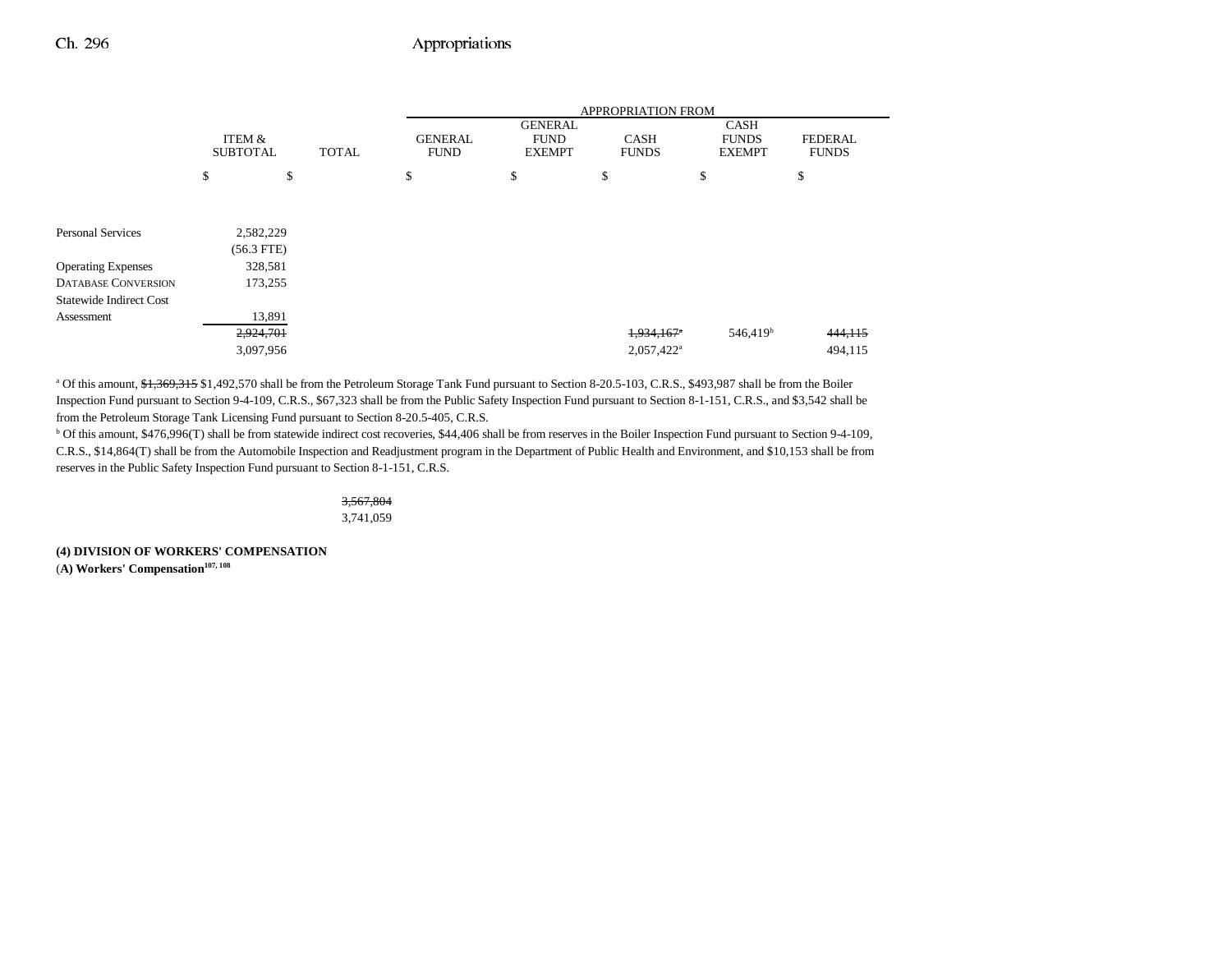| <b>Personal Services</b>        | 4,342,553     |
|---------------------------------|---------------|
|                                 | $(109.4$ FTE) |
| <b>Operating Expenses</b>       | 614,746       |
| Administrative Law Judge        |               |
| Services for 17,037 hours       | 1,401,606     |
| <b>Medical Treatment</b>        |               |
| Guidelines Study <sup>109</sup> | 90,000        |
| <b>Medical Data Reporting</b>   |               |
| System                          | 125,000       |
| Case Tracking System            | 125,000       |
| Physicians Accreditation        | 60,000        |
| <b>Utilization Review</b>       | 43,750        |
| Immediate Payment               | 36,000        |
| <b>Statewide Indirect Cost</b>  |               |
| Assessment                      | 36,207        |
|                                 | 6,874,862     |

a Of this amount, \$6,354,755 shall be from the Workers' Compensation Cash Fund, \$180,719 shall be from the Workers' Compensation Self-Insurance Fund, \$91,670 shall be from the Cost Containment Fund, \$60,000 shall be from the Physicians Accreditation Program Cash Fund, \$43,750 shall be from the Utilization Review Cash Fund, and \$36,000 shall be from the Immediate Payment Fund. Of this amount, \$139,750 is shown for the purposes of complying with the limitation on state fiscal year spending imposed by Article X, Section 20 of the State Constitution. Such moneys are included for informational purposes as they are continuously appropriated by Sections 8-42-101(3.6)(l), 8-43-501(2), and 8-44-206(3)(b), C.R.S.

b This amount shall be from reserves in the Workers' Compensation Cash Fund.

#### **(B) Major Medical Insurance and Subsequent Injury Funds**

| <b>Personal Services</b>       | 1,044,265 | $1,044,265^{\circ}$  |
|--------------------------------|-----------|----------------------|
|                                |           | $(24.5$ FTE)         |
| <b>Operating Expenses</b>      | 185,934   | 185,934 <sup>a</sup> |
| <b>Statewide Indirect Cost</b> |           |                      |
| Assessment                     | 151,311   | $151.311^a$          |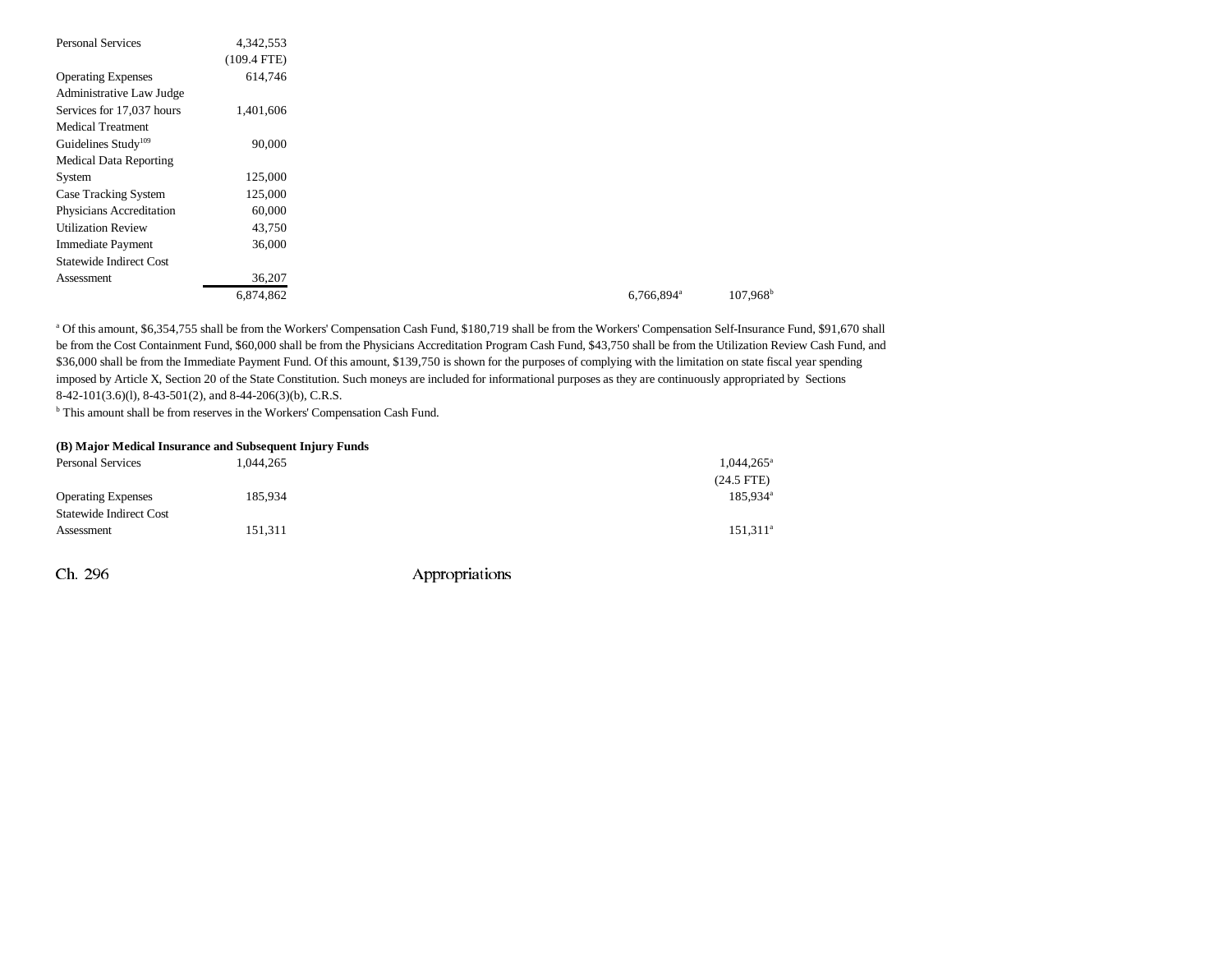|                               |                           |              |                               |                                                | <b>APPROPRIATION FROM</b>   |                                              |                                |
|-------------------------------|---------------------------|--------------|-------------------------------|------------------------------------------------|-----------------------------|----------------------------------------------|--------------------------------|
|                               | ITEM &<br><b>SUBTOTAL</b> | <b>TOTAL</b> | <b>GENERAL</b><br><b>FUND</b> | <b>GENERAL</b><br><b>FUND</b><br><b>EXEMPT</b> | <b>CASH</b><br><b>FUNDS</b> | <b>CASH</b><br><b>FUNDS</b><br><b>EXEMPT</b> | <b>FEDERAL</b><br><b>FUNDS</b> |
|                               | \$<br>\$                  |              | \$                            | \$                                             | \$                          | \$                                           | \$                             |
|                               |                           |              |                               |                                                |                             |                                              |                                |
| <b>Major Medical Benefits</b> | 8,600,000                 |              |                               |                                                |                             | $8,600,000$ <sup>b</sup>                     |                                |
| Major Medical Legal Services  |                           |              |                               |                                                |                             |                                              |                                |
| for 512 hours                 | 24,293                    |              |                               |                                                |                             | 24,293 <sup>b</sup>                          |                                |
| Subsequent Injury Benefits    | 16,110,253                |              |                               |                                                |                             | $16,110,253^{\circ}$                         |                                |
| Subsequent Injury Legal       |                           |              |                               |                                                |                             |                                              |                                |
| Services for 11,388 hours     | 540,323                   |              |                               |                                                |                             | $540,323^{\circ}$                            |                                |
| <b>Medical Disaster</b>       | 22,000                    |              |                               |                                                |                             | 22,000 <sup>b</sup>                          |                                |
|                               | 26,678,379                |              |                               |                                                |                             |                                              |                                |

a Of these amounts, \$1,179,534 shall be from reserves in the Major Medical Insurance Fund, and \$201,976 shall be from reserves in the Subsequent Injury Fund. <sup>b</sup> For the purposes of complying with the limitation on state fiscal year spending imposed by Article X, Section 20 of the State Constitution, these moneys from reserves in the Major Medical Insurance Fund are included for informational purposes as they are continuously appropriated by Section 8-46-202(1)(b), C.R.S. <sup>c</sup> For the purposes of complying with the limitation on state fiscal year spending imposed by Article X, Section 20 of the State Constitution, these moneys from reserves in the Subsequent Injury Fund are included for informational purposes as they are continuously appropriated by Section 8-46-101(1)(b), C.R.S.

33,553,241

**TOTALS PART IX (LABOR AND**  $EMPLOYMENT$ <sup>2,3</sup>

| 0.6042572    | 0.1610070    | <u>000 002 0424</u>        | 0.51000751   |
|--------------|--------------|----------------------------|--------------|
| 370.743.373  | J10,147,717  | 320.703.043                | 0.1007.771   |
| \$97.314.594 | \$16,630,090 | $$28.801.939$ <sup>a</sup> | \$51,882,565 |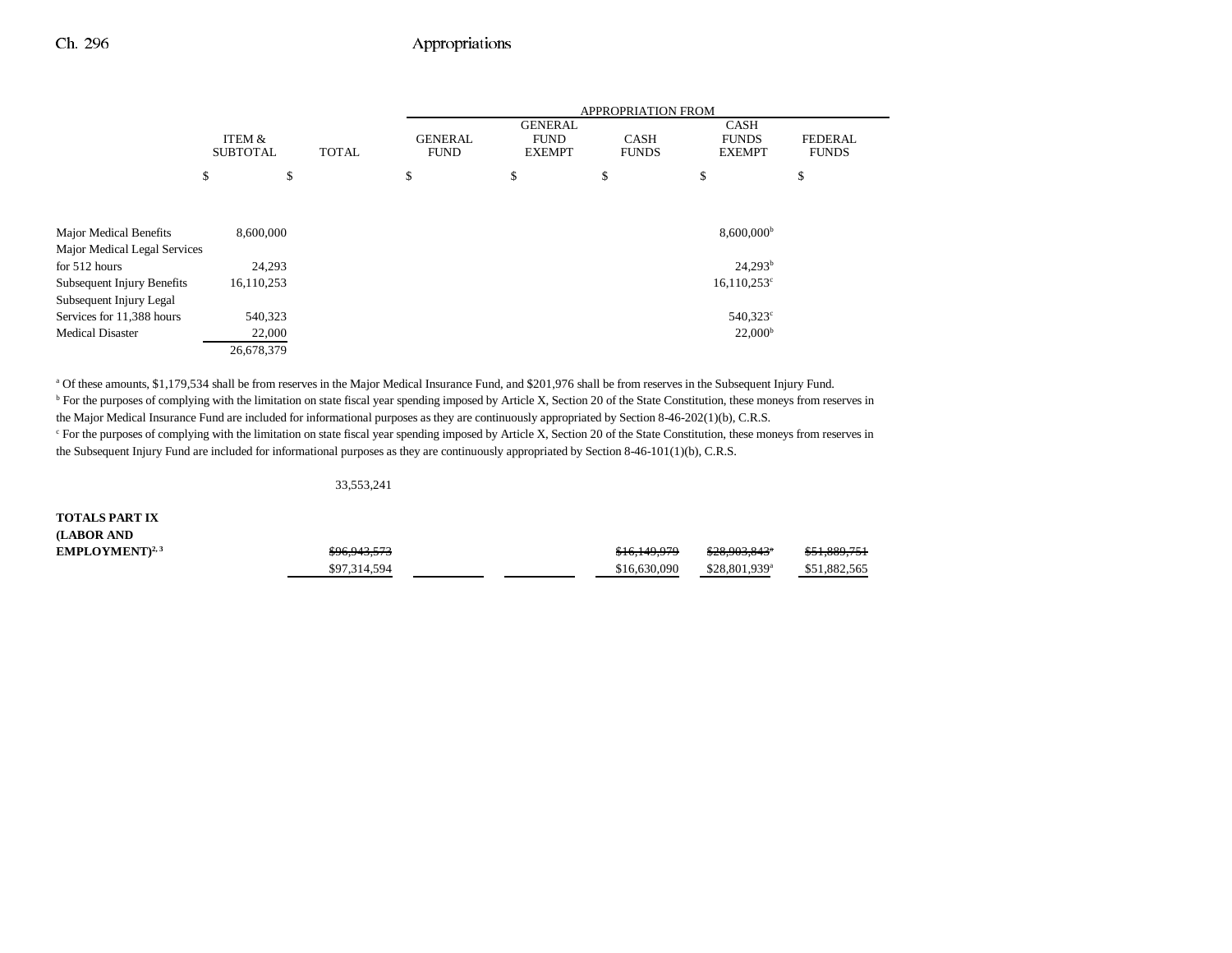<sup>a</sup> Of this amount,  $\frac{$1,632,926}{1,532,780}$  contains a (T) notation.

**FOOTNOTES** -- The following statements are referenced to the numbered footnotes throughout section 2.

- 2 (Governor lined through this provision. See L. 96, p. 2326.)
- 3 All Departments, Totals -- The General Assembly requests that copies of all reports requested in other footnotes contained in this act be delivered to the Joint Budget Committee and the majority and minority leadership in each house of the General Assembly.
- 55a DEPARTMENT OF HUMAN SERVICES, OFFICE OF INFORMATION TECHNOLOGY SERVICES, YEAR 2000 DATE CHANGE; AND Department of Labor, Executive Director's Office, Year 2000 Date Change -- It is the intent of the General ASSEMBLY THAT MONEYS IN THIS LINE BE RESTRICTED BY THE STATE CONTROLLER UNTIL THE COMMISSION ONINFORMATION MANAGEMENT HAS REVIEWED AND APPROVED THE DEPARTMENT'S YEAR 2000 IMPLEMENTATION PLAN.
- 107 Department of Labor and Employment, Division of Workers' Compensation, Workers' Compensation -- The Department is requested to include in its annual budget request information regarding the effectiveness of the Employer Compliance unit. Such information should include the number of employers investigated and the amount of annual workers' compensation premium dollars paid by employers who insure as a result of the investigation.
- 108 Department of Labor and Employment, Division of Workers' Compensation, Workers' Compensation -- The Department is requested to provide a report to the Joint Budget Committee on or before January 1, 1997, regarding the workers' compensation self-insurance program. The report should include, by employer: The annual amount of losses incurred; the annual amount of claim expenditures; the total amount of outstanding liabilities; and the amount of security held. The report should also include the number of and grounds for revoked permits and denied applications.
- 109 Department of Labor and Employment, Division of Workers' Compensation, Workers' Compensation, Medical Treatment Guidelines Study -- The Department is requested to submit any FY 1997-98 funding requests for this line item as a decision item.